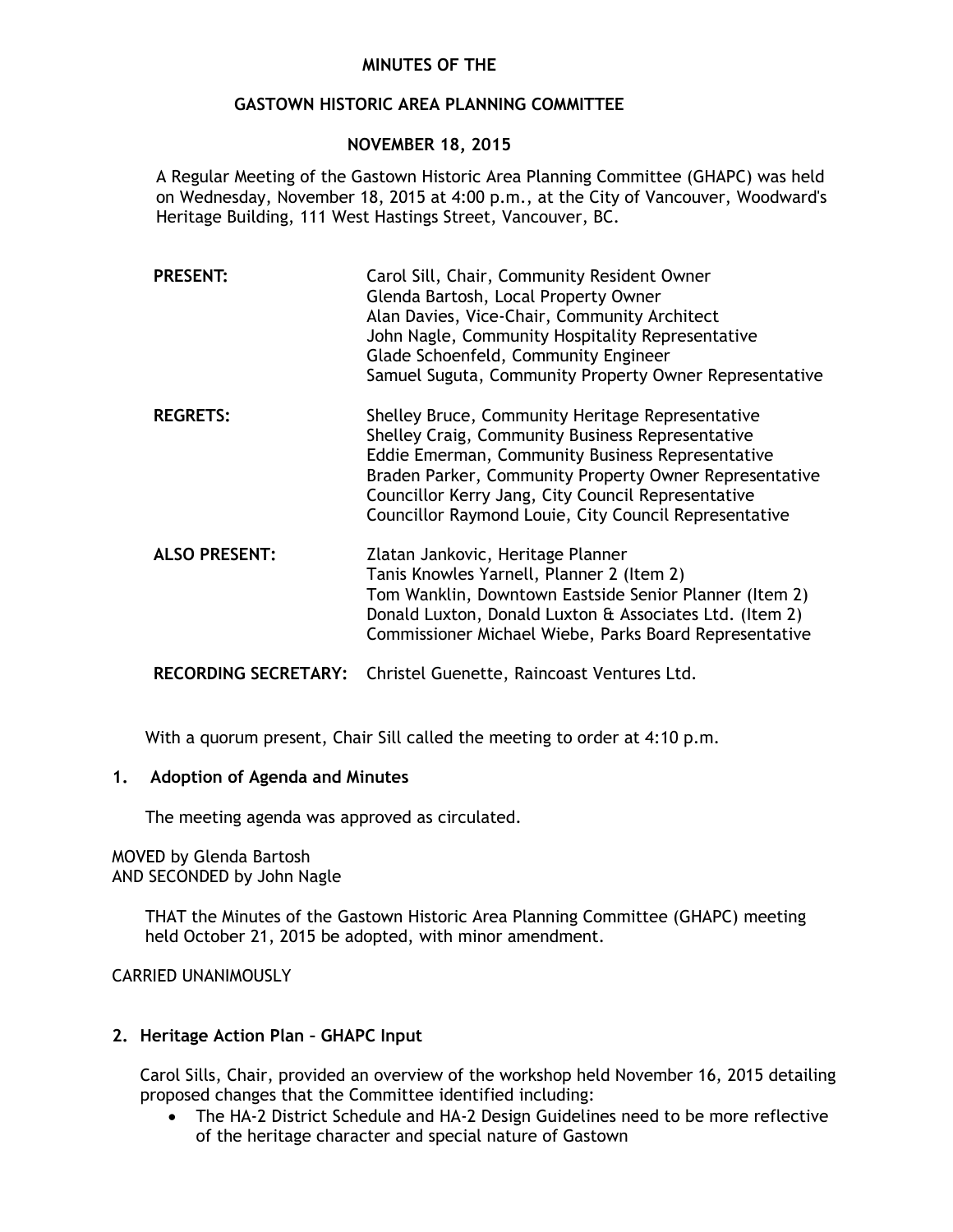Strengthening the inconsistencies in the distinction between new buildings and heritage buildings in respect to height restrictions.

Tanis Knowles Yarnell, Planner 2, Donald Luxton, Consultant, and Tom Wanklin, Senior Planner, responded to a variety of questions from the Committee.

Discussion ensued on the Committee's concerns regarding lack of clarity on height restrictions in Gastown; potential loss of sawtooth profile, the original Gastown Management Plan that addressed many areas of current concern and need to be updated; and parallel discussions on similar issues being conducted with other advisory committees (Chinatown Historic Area Planning Committee – CHAPC for Chinatown).

Commissioner Mike Wiebe left the meeting at this time (5:15 p.m.)

MOVED by Glenda Bartosh AND SECONDED by John Nagle

THAT:

- 1) Based on the Gastown Heritage Area Planning Committee (GHAPC) recent experience, the Committee has determined that there is an immediate need to improve Gastown's Heritage Policy. Further to that, the HA-2 District Schedule and HA-2 Design Guidelines need to be reviewed and updated;
- 2) In the context of the Heritage Action Plan, the Committee requests that the Gastown Management Plan be reviewed, assessed and updated;
- 3) The Committee requests a meeting with the Director of Planning to share its findings of the recent Gastown heritage conservation policy review and to seek clarification on the intent of the HA-2 District Schedule and HA-2 Design Guidelines in relation to the Heritage Action Plan and the Gastown Management Plan.

CARRIED UNANIMOUSLY